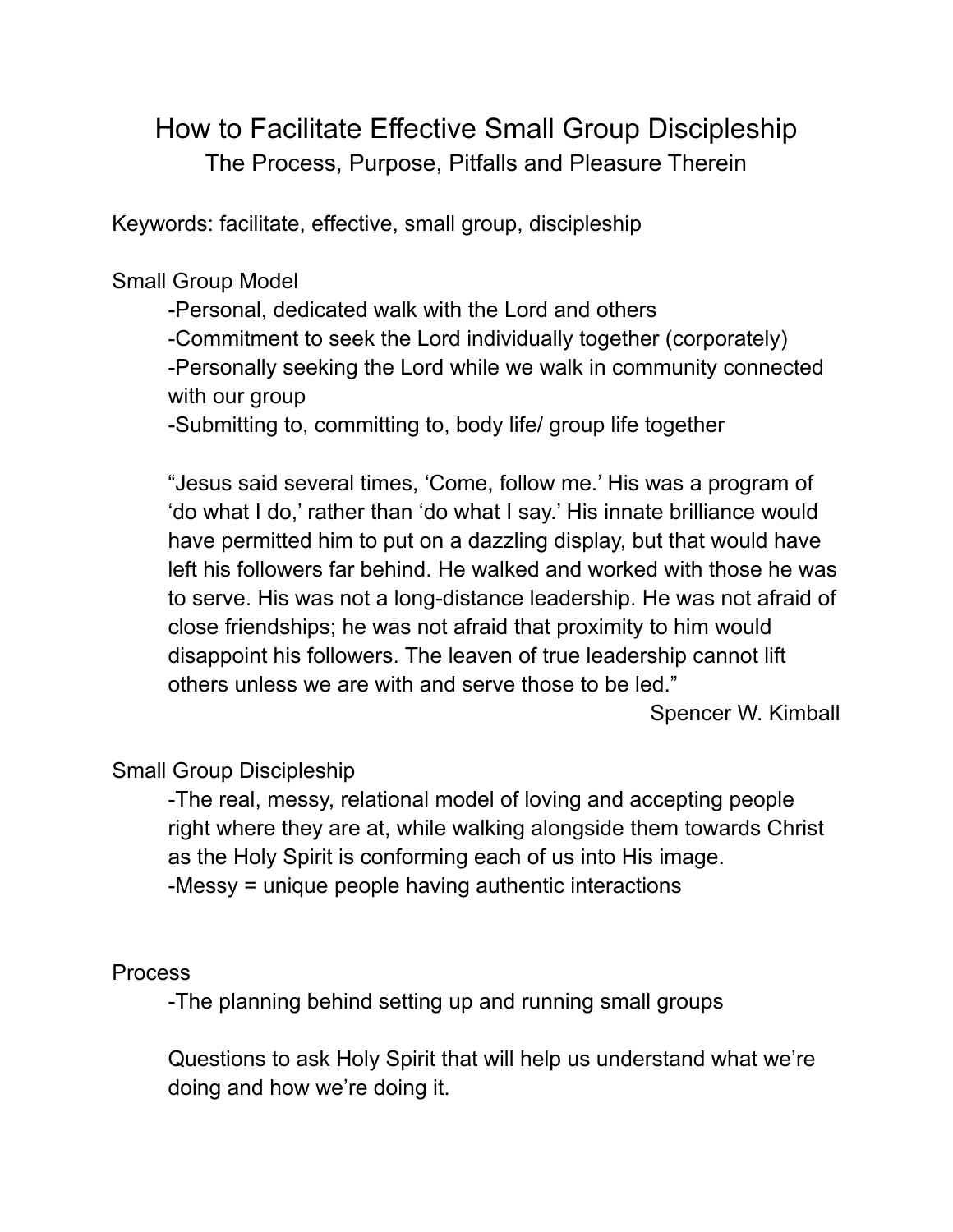#### What?

-What are we doing here? -What are we going to teach/lead? -What kind of group are we running? -What are we going to walk through together?

# Where?

-Face to face?

- At the church? At someone's home?

-Virtual?

- Which platform?

-Zoom or Messenger video or Google Meet…

# Who?

-Who is it that You have for me to invite? -Coed or Same sex group?

-Will I need a co-leader of the opposite sex?

# When?

-Start and end dates

-Honoring start and end times

-What seasons or holidays will fall during our time together?

# How?

-How will this time together look?

-How will it be ordered?

-How will our group run?

-Expectations on participants

-Expectations on you as leader

# Purpose

Why?

-The purpose for running a small group -Why this study?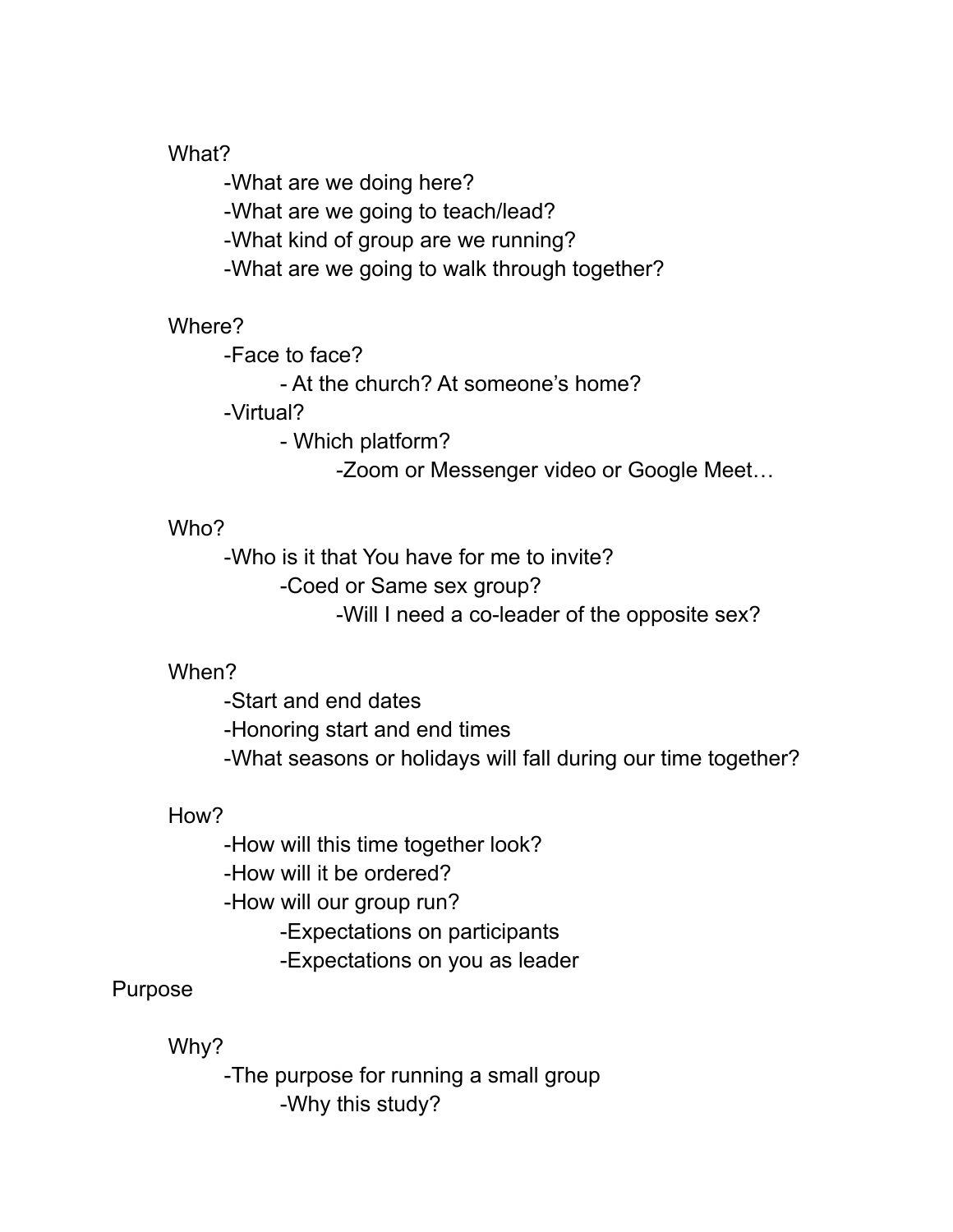-Why this type of group? -Why now? -Why is this study or type of group timely for this season? -Why them? ( the people you're inviting) -Why me?

-What makes small group discipleship unique is that you, as leader, are not absent from the process. You are also a member of the group walking towards the Lord.

-You should expect, as the facilitator of a small group, to be learning as much or more than those you are walking with. You will be learning from the Lord and from others in the group.

-This time that you are committing to lead this group should be transformational for you and your understanding. It should be confrontive, in the best of ways, where the Lord is using situations in group to bring up things in you and your leadership that still need His healing, deliverance, direction, training, and Truth.

-You are committing to growing right alongside people in understanding how much you constantly need the Lord, and the ways He is desiring to grow you up.

Asking purpose driven questions keeps you ever mindful that the Lord is intimately concerned with your growth also.

-He is not more interested in the people He's sending you to.

-He will use every leadership context to talk to you about Himself and yourself and your need for Him.

-He is not sacrificing you, or your growth or good, so that He can reach them.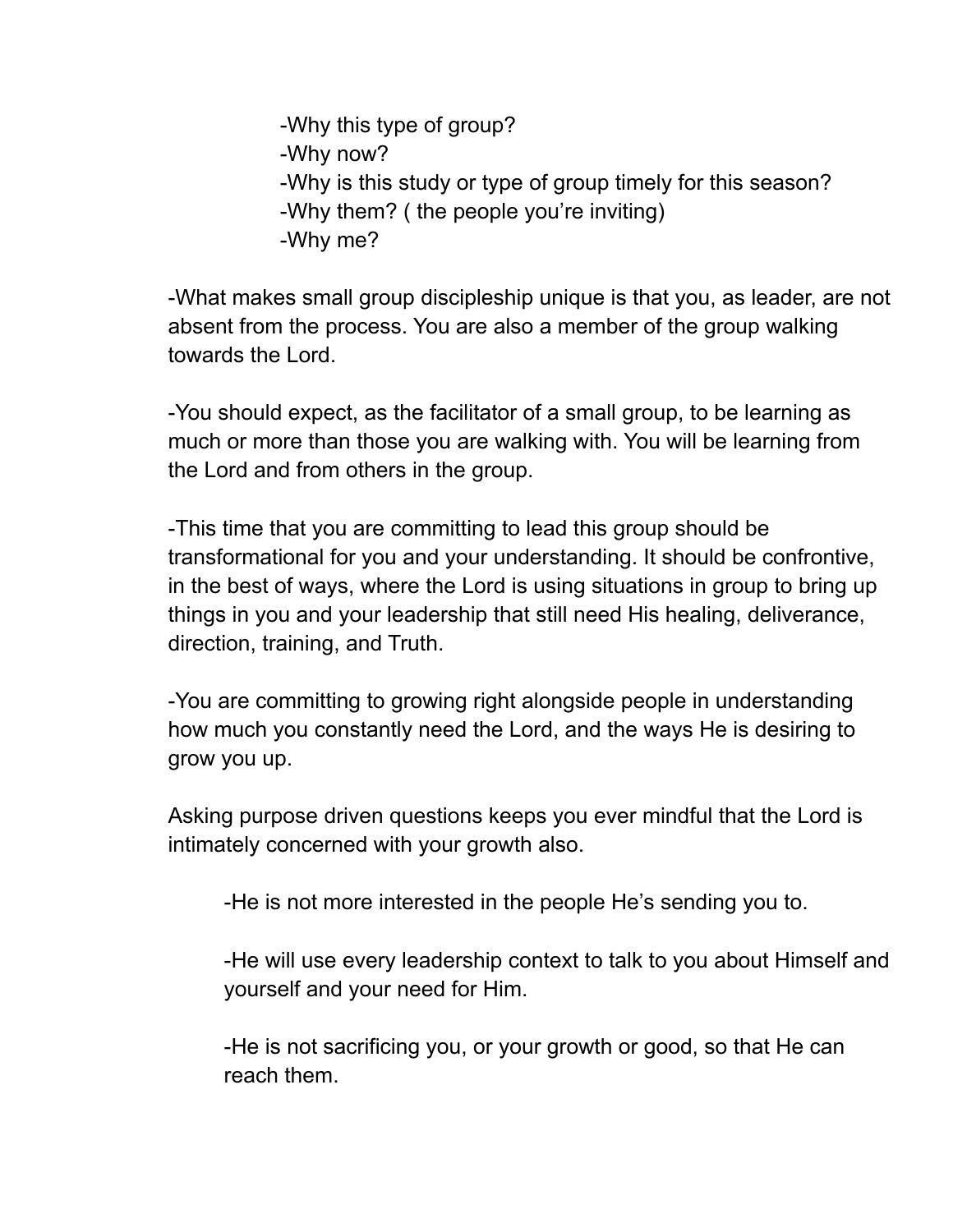#### Pitfalls

"We need to remember that a certain degree of conflict and uncertainty will always occur in any people-system. The point is that we do not have to allow conflict and uncertainty to lead us into wrong or inappropriate behavior as leaders - the pitfalls. So when we talk about 'pitfalls' here we are not only talking about the things themselves but how we react or respond to these things as leaders."

Rod Woods, Freed to Lead, p.407

-Feeling like you have to control how group goes -Expect it to be messy

-Not respecting people's time

-start when you say you will, end when you've said you would -you can choose to offer an early out or extended session

-Not keeping confidentiality

-People will not share if they don't feel safe, or that their information isn't safeguarded.

-If your people aren't sharing, then you don't really have a small group.

-Taking attrition or loss of group members personally

-Your success is not measured in how many people come to or stay in group. Your success is measured in your submission alone. -It is not your job to draw them, neither is it your job to keep them.

-Thinking it is your job to "fix" the people the Lord sends you -It is His job to handle His business with His people.

-Not knowing when a conversation needs to go on in private

-Forsaking the silence

-Don't try to fill all the empty space with your voice.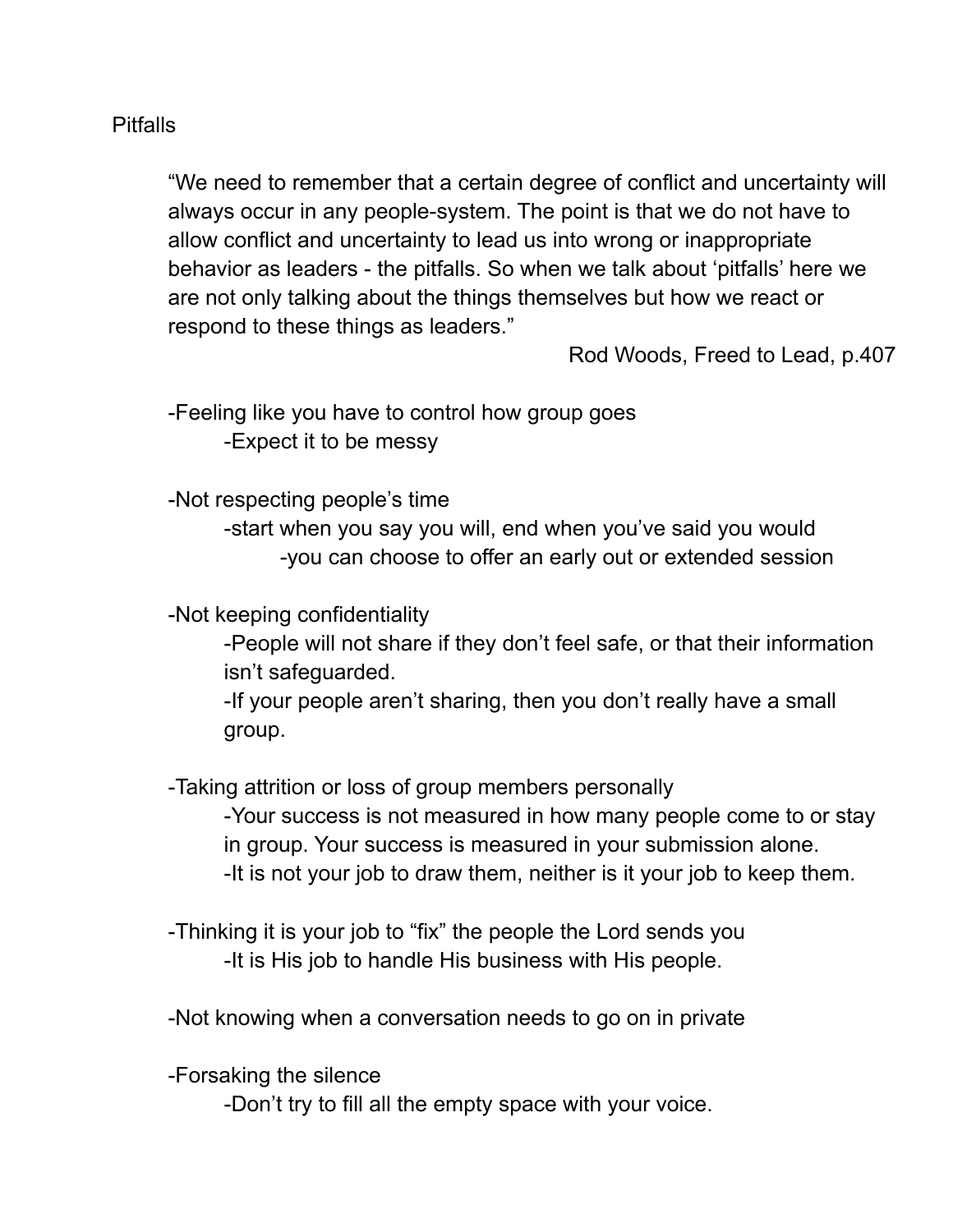-Hiding behind your leadership role

-The work the Lord wants to do with you is not more important than the work He wants to do in you.

### -Polarizing conversations

-hyper emotionally-charged conversations

-It is not that these aren't conversations to be had, it's that this is not the appropriate time and place to have them.

### **Pleasure**

-All of this that you are being called to is for your good, even if it is not for your ease. Because of that, you can take joy in your journey.

# Romans 5:2-5

"Because of our faith, Christ has brought us into this place of undeserved privilege where we now stand, and we confidently and joyfully look forward to sharing God's glory. We can rejoice, too, when we run into problems and trials, for we know that they help us develop endurance. And endurance develops strength of character, and character strengthens our confident hope of salvation. And this hope will not lead to disappointment. For we know how dearly God loves us, because he has given us the Holy Spirit to fill our hearts with his love."

# James 1:2-5

"Dear brothers and sisters, when troubles of any kind come your way, consider it an opportunity for great joy. For you know that when your faith is tested, your endurance has a chance to grow. So let it grow, for when your endurance is fully developed, you will be perfect and complete, needing nothing. If you need wisdom, ask our generous God, and he will give it to you. He will not rebuke you for asking."